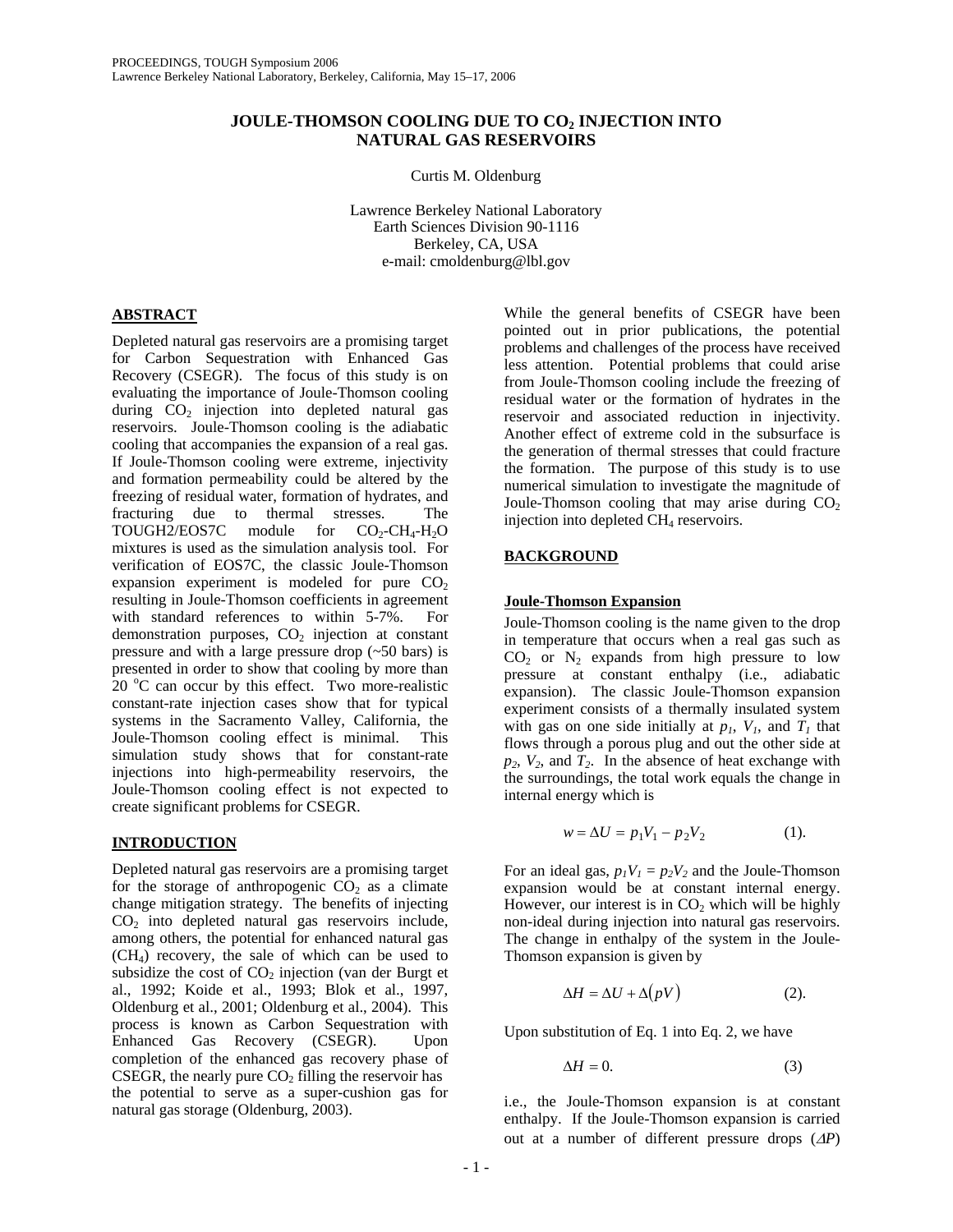across the porous plug for which different <sup>∆</sup>*T*'s would be measured, the points when plotted as ∆*T* vs. <sup>∆</sup>*P* would be approximately linear with a slope equal to the Joule-Thomson coefficient  $(\mu_{IT})$ :

$$
\frac{\Delta T}{\Delta P} \approx \left(\frac{\partial T}{\partial P}\right)_H = \mu_{JT} \tag{4}
$$

So far this discussion has assumed that  $\mu_{IT}$  is positive (i.e., expansion leads to cooling). However, the sign of  $\mu_{IT}$  can also be negative (i.e., causing the gas to heat upon expansion) depending on the Joule-Thomson inversion temperature of the particular gas and the temperature of the process. Above the Joule-Thomson inversion temperature, gases heat upon expansion. At room temperature, common gases such as  $CO<sub>2</sub>$ , N<sub>2</sub>, and  $O<sub>2</sub>$  cool upon expansion while He and Ne warm upon expansion. The Joule-Thomson inversion temperatures at 1 atm for  $CO<sub>2</sub>$ and CH<sub>4</sub> are 1500 K (1227 °C) and 968 K (695 °C), respectively (Atkins, 1990, p. 949), meaning  $CO<sub>2</sub>$  and CH4 will cool upon expansion for conditions relevant to hydrocarbon reservoirs.

The main concerns in the CSEGR process relative to Joule-Thomson cooling are that  $(1)$  CO<sub>2</sub> will cool so much upon injection into a depleted reservoir that residual water could freeze and/or form hydrates with  $CO<sub>2</sub>$  (or  $CH<sub>4</sub>$ ) and potentially limit injectivity, and (2) thermal stresses due to cooling could fracture reservoir rocks changing the permeability structure.

#### **Depleted Reservoirs**

Natural gas reservoirs span the range in type from water-drive to depletion-drive. In water-drive reservoirs, gas remains in near-hydrostatic pressure as water flows into the reservoir from surrounding aquifers continuously while gas is produced. In such reservoirs, much of the gas present cannot be produced because gas wells "water out," a process by which water cones upward to the well preventing gas from entering the well thereby "killing" production. Such reservoirs typically only produce 60% or less of the original gas in place (e.g., Laherèrre, 1997). As such, these reservoirs are good candidates for CSEGR, but may require innovative approaches for implementation, such as the idea of syn-production-CSEGR in which  $CO<sub>2</sub>$  is injected at the same time as CH4 is produced over the life of the reservoir thereby maintaining reservoir pressure and preventing water intrusion from ever happening. These strategies are beyond the scope of the present paper.

The other end member of reservoir types is the depletion-drive reservoir, in which reservoir pressure declines with gas production due to the lack of ingress of water from surrounding aquifers. In depletion-drive reservoirs, 90% or more of the gas

can be produced because there is no invading water to kill the wells (e.g., Laherrère, 1997). Despite the high production potential, even 10% remaining gas in a large gas reservoir can be an attractive target for CSEGR. Syn-production-style CSEGR over the life of the reservoir could also work for depletion-drive reservoirs to maintain reservoir pressure and accelerate production when market forces are attractive through increased  $CO<sub>2</sub>$  injection rate. However, such methods have not been used in the past, and the challenge today is to store anthropogenic  $CO<sub>2</sub>$  indefinitely while enhancing gas recovery from largely depleted reservoirs.

Regardless of whether a given reservoir is one of the end-member types or falls somewhere in between,  $CO<sub>2</sub>$  injection will always involve a pressure drop (∆*P*) from the well to the reservoir. The magnitude of  $\Delta P$  depends on the rate at which  $CO_2$  is injected and the injectivity of the formation and will typically be on the order of 5-10 bars (75-150 psi) for highquality gas reservoirs. Such pressure changes can result in Joule-Thomson cooling of injected CO<sub>2</sub>. We focus the study on depletion-drive reservoirs such as those in the Sacramento Valley (e.g., Rio Vista area), California, because injection will be easier (no water to displace) and the low reservoir pressure creates the possibility of a large pressure drop between injection well and the reservoir.

## **Injection Mechanics**

The injection mechanics of  $CO<sub>2</sub>$  into depleted hydrocarbon reservoirs depend strongly on the source of CO2. For recent and near-future pilot studies such as the Frio test in Texas,  $CO<sub>2</sub>$  typically arrives by truck as a cold liquid at approximately 20 bar pressure (Hovorka et al., 2006). This form of  $CO<sub>2</sub>$ , referred to as cryogenic  $CO<sub>2</sub>$ , is warmed prior to injection to avoid detrimental thermal stresses in the well and formation, and may need to be compressed depending on reservoir pressure, injectivity, and desired flow rate. For the future large-scale deployment of CSEGR,  $CO<sub>2</sub>$  will arrive by way of pipelines such as those used today for  $CO_2$ -enhanced oil recovery. Pipeline  $CO<sub>2</sub>$  is at high pressure (100-<br>200 bars) and ambient temperature. Therefore 200 bars) and ambient temperature. pipeline  $CO<sub>2</sub>$  may be injected without heating but will likely be throttled down prior to directing into the well to control the injection rate into the formation.

In this study, idealized scenarios of injection mechanics including constant pressure and temperature as well as constant flow rate and temperature will be presented to examine the potential significance of Joule-Thomson cooling for these end-member injection scenarios.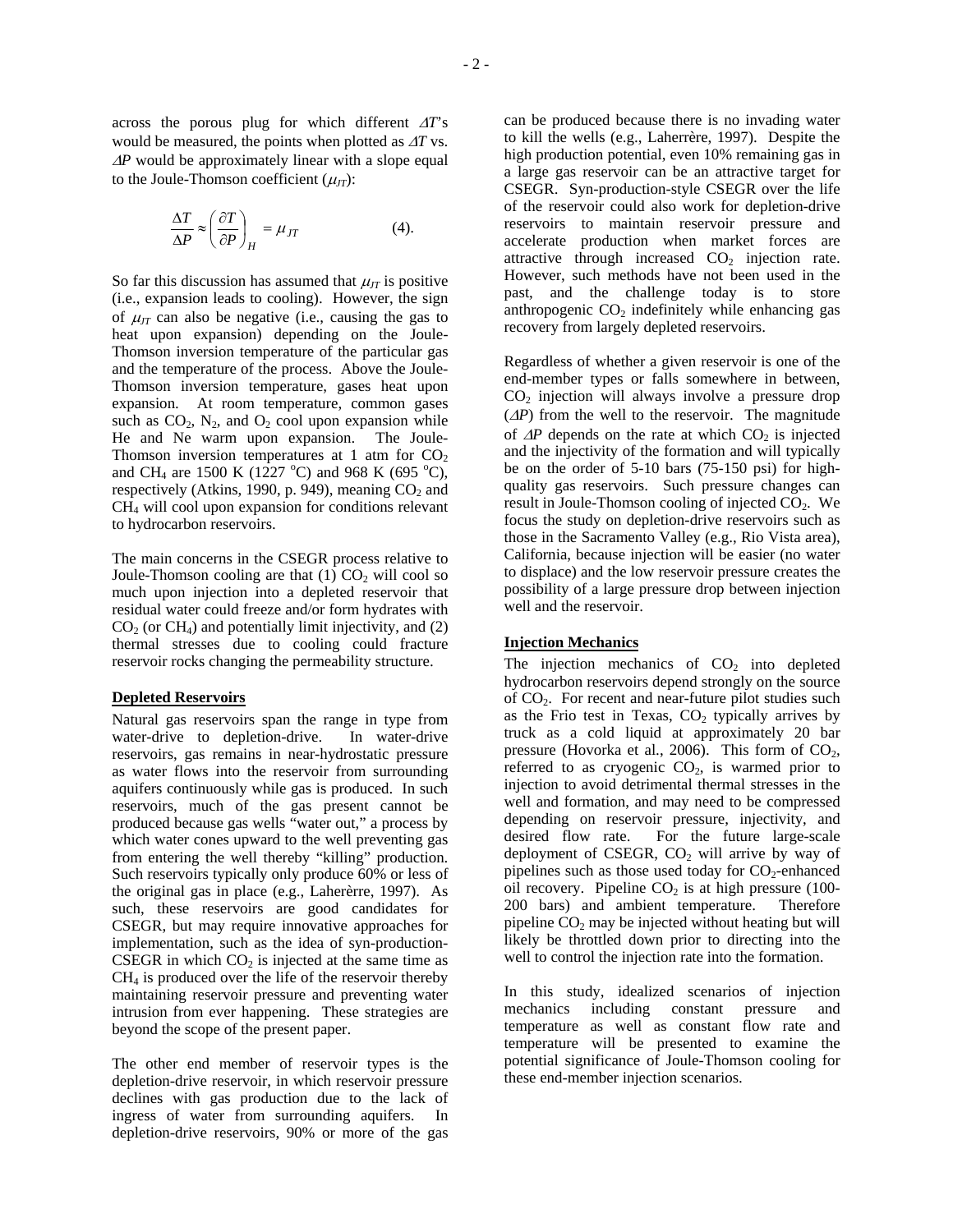#### **EOS7C**

The TOUGH2 module called EOS7C (Oldenburg et al., 2004) is used in this study. EOS7C models five components (water, brine, non-condensible gas, tracer, and methane) under isothermal or nonisothermal conditions. The non-condensible gas can be chosen by the user as either  $CO<sub>2</sub>$  or  $N<sub>2</sub>$ . In the simulations presented here, EOS7C calls the Peng-Robinson equation of state as implemeneted in the GasEOS subroutines [\(http://lnx.lbl.gov/GasEOS\)](http://lnx.lbl.gov/GasEOS) for calculating properties of gas mixtures in the system  $H_2O-CO_2-CH_4$ . Extensive verification of EOS7C and test problems are provided in the User Guide (Oldenburg et al., 2004).

## **Verification**

In order to verify the methods used in EOS7C for expansion-related cooling, the Joule-Thomson experiment is simulated by constructing a simple four-gridblock mesh consisting of two constantproperty gridblocks (infinite volume) on either side of a low-permeability block and a monitoring block (Figure 1). The block on the left-hand side (A11 1) remains at constant pressure and temperature such that gas flows from left to right into the right-handside gridblock (A14 1) that also remains at constant pressure and temperature. The pressure drop in the system occurs almost entirely across the lowpermeability gridblock (A12 1) which plays the role of the porous plug in the Joule-Thomson experiment. The temperature drop is recorded in the monitoring gridblock (A13 1) just downstream. Note the problem as constructed is entirely artificial to approach the assumptions of the Joule-Thomson expansion experiment, with thermal conductivity set to zero, porosity set to one, and Darcy's Law assumed for flow between all gridblocks.

Results for single-phase  $CO<sub>2</sub>$  gas at several different pressures and  $75^{\circ}$ C, and a single point at 27  $^{\circ}$ C, are shown in Table 1. As shown, EOS7C using the Peng-Robinson equation of state agrees with reference values to within approximately 5-7%. This is considered acceptable for the approximate equations of state used in GasEOS. Although results are shown only for pure  $CO<sub>2</sub>$  for which we can compare results to those of authoritative sources, EOS7C can handle gas mixtures of  $CO<sub>2</sub>-CH<sub>4</sub>-H<sub>2</sub>O$ and  $N_2$ -CH<sub>4</sub>-H<sub>2</sub>O.



*Figure 1. Four gridblocks used for the Joule-Thomson isenthalpic expansion verification problem. Gridblock A13 1 has the same properties as A14 1 and A11 1.* 

*Table 1. Results from the simulated Joule-Thomson experiment.* 

|                 |       | EOS7C      | <b>NIST</b> | Atkins     |
|-----------------|-------|------------|-------------|------------|
| T               | P     | $\mu_{IT}$ | Webbook     | (1990)     |
| $({}^{\circ}C)$ | (bar) | (K/bar)    | $\mu_{IT}$  | $\mu_{JT}$ |
|                 |       |            | (K/bar)     | (K/bar)    |
| 75              | 1     | 0.770      | 0.742       |            |
| 75              | 10    | 0.773      | 0.742       |            |
| 75              | 20    | 0.771      | 0.740       |            |
| 75              | 30    | 0.768      | .736        |            |
| 75              | 40    | 0.761      | 0.730       |            |
| 75              | 70    | 0.715      | 0.694       |            |
| 75              | 90    | 0.651      | 0.645       |            |
| 27              | 1     | 1.030      | 1.075       | 1.095      |

#### **Complications of Porous Media**

In an isenthalpic expansion in a porous medium, the temperature drop given by Eq. 4 can be thought of in terms of temperature gradient and associated heat flow. By this reasoning, the temperature gradient produced by Joule-Thomson cooling is equal to the Joule-Thomson coefficient multiplied by the corresponding pressure gradient. Hence, the pressure gradient can be thought of as controlling the heat flow and therefore the cooling rate. The complicating factor in a porous medium is that the cooling rate will be diminished by heat provided by the matrix grains of the rock ( $\sim$ (1- $\phi$ )  $\rho_R C_R$ ). This is a transient effect, and eventually the matrix grains will lose all of their heat during a prolonged expansionrelated cooling process. In summary, transient Joule-Thomson cooling in dry gas reservoirs depends not only on pressure drop but also on formation thermal properties such as porosity, rock grain heat capacity, and thermal conductivity.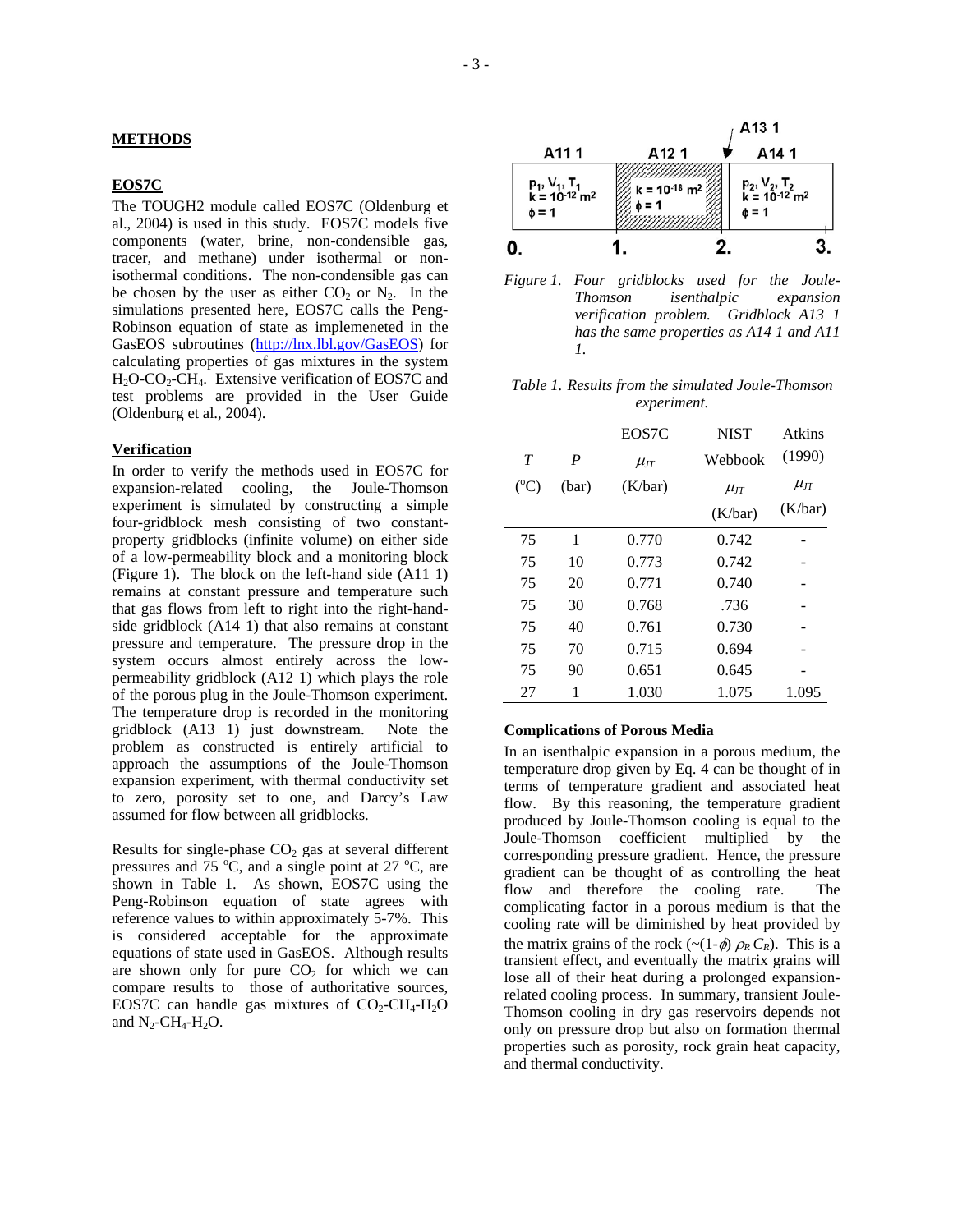#### **RESULTS**

To investigate potential Joule-Thomson effects associated with  $CO<sub>2</sub>$  injection into natural gas reservoirs in horizontally bedded sandstones and shales, a simple one-dimensional radial geometry was chosen to represent a depleted gas reservoir. The geometry and properties of the system were chosen to match those used in the economic feasibility study that examined the economics of CSEGR in the Rio Vista Gas Field, California (Oldenburg et al., 2004). A highly refined mesh with gridblocks as small as 5 cm in radius was designed to capture the area around the injection well where Joule-Thomson effects are expected to be largest (Figure 2). Production is idealized as being from the outer-most (right-most) gridblock to represent production from four surrounding wells in a five-spot pattern. Reservoir properties are given in Table 2.

*Table 2. Properties of the 1-D radial gas reservoir.* 

| Property                             | Value                                                 | Alt. Units               |
|--------------------------------------|-------------------------------------------------------|--------------------------|
| Radius                               | 1130 m                                                | $0.70$ mi                |
| <b>Thickness</b>                     | 50 <sub>m</sub>                                       | 164 ft                   |
| Porosity                             | 0.30                                                  | 0.30                     |
| Permeability                         | $10^{-12}$ m <sup>2</sup> (base case)                 | 1 Darcy                  |
|                                      | $2 \times 10^{-14}$ m <sup>2</sup>                    |                          |
|                                      | (low-k case)                                          | $20 \text{ }\mathrm{m}D$ |
| Rock density $(\rho_R)$              | $2600 \text{ kg m}^{-3}$                              |                          |
| Rock heat capacity                   | 1000 J kg <sup>-1</sup> °C <sup>-1</sup>              |                          |
| $(C_R)$                              |                                                       |                          |
| Formation thermal                    | $2.51 \text{ W m}^{-1} \text{ }^{\circ}\text{C}^{-1}$ |                          |
| conductivity                         |                                                       |                          |
| Relative                             | Corey curves <sup>1</sup>                             |                          |
| Permeability                         | $S_{lr} = 0.2$ , $S_{gr} = 0.01$                      |                          |
| <b>Capillary Pressure</b>            | van Genuchten <sup>1</sup>                            |                          |
|                                      | $\lambda = 0.2$ , $S_{lr} = 0.25$ ,                   |                          |
|                                      | $\alpha = 8.2, P_{max} = 10^5$                        |                          |
|                                      | Pa, $S_{ls} = 1$ .                                    |                          |
| Molec. diffusivity                   | Liquid: $10^{-10}$ m <sup>2</sup> s <sup>-1</sup> ,   |                          |
| $(1 \text{ bar}, 0^{\circ}\text{C})$ | Gas: $10^{-5}$ m <sup>2</sup> s <sup>-1</sup>         |                          |
| T at $t=0$                           | $75^{\circ}$ C                                        | 167 °F                   |
| P at $t=0$                           | 50 bars                                               | $725$ psi                |
| $CO2$ injection rate                 | $3 \text{ kg s}^{-1}$                                 | 280 t/day                |
| $CH4$ production rate                | $0.56 \text{ kg s}^{-1}$                              | 2514                     |
|                                      |                                                       | Mcf/day                  |
| Final reservoir                      | 55.6 bars                                             | 817 psi                  |
| pressure after 15 yrs                |                                                       |                          |
| (base case)                          |                                                       |                          |
| <sup>1</sup> Pruess et al., 1999.    |                                                       |                          |



*Figure 2. Geometry and gridblock interfaces at three different magnifications for the 1-D radial gas reservoir problem.*

## **Constant High-Pressure Injection**

We present first for demonstration purposes a case with a large Joule-Thomson effect by specifying a constant-pressure injection with large injection pressure. In this example, a 100-bar large-capacity  $CO<sub>2</sub>$  supply pipeline is envisioned to be available for direct connection to an injection well via a heat exchanger that heats the  $CO<sub>2</sub>$  to 75 °C, the ambient temperature of the reservoir. Methane is not produced from the reservoir in this example simulation, leading to monotonic reservoir pressure increase. Because the injected  $CO<sub>2</sub>$  is initially at the same temperature as the reservoir, all of the variation in temperature during injection is due to Joule-Thomson cooling or other evaporative cooling effects. Shown in Figure 3 are results for this extreme case of a large pressure injection. Note that the pressure drop between the injection well and the reservoir causes strong Joule-Thomson cooling effects of approximately  $20^{\circ}$ C. The theoretical maximum temperature drop corresponding to these *P-T* conditions but without residual heat from porous media would be approximately 37.5 °C ( $\Delta T = \mu_{IT} \Delta P$  $= 0.75$  °C/bar  $* 50$  bar  $= 37.5$  °C). The residual heat provided by the rock grains along with the declining <sup>∆</sup>*P* serve to diminish the cooling effect. Joule-Thomson coefficients are temperature-dependent and increase slightly between 75 and 25  $^{\circ}$ C, meaning that if the initial  $CO_2$  were not heated to 75 °C prior to injection but instead injected at  $25^{\circ}$ C, the associated temperature drop could be larger than 20 $\,^{\circ}$ C and could lead to freezing conditions in the reservoir resulting potentially in  $CO<sub>2</sub>$ -hydrate formation and freezing of residual water.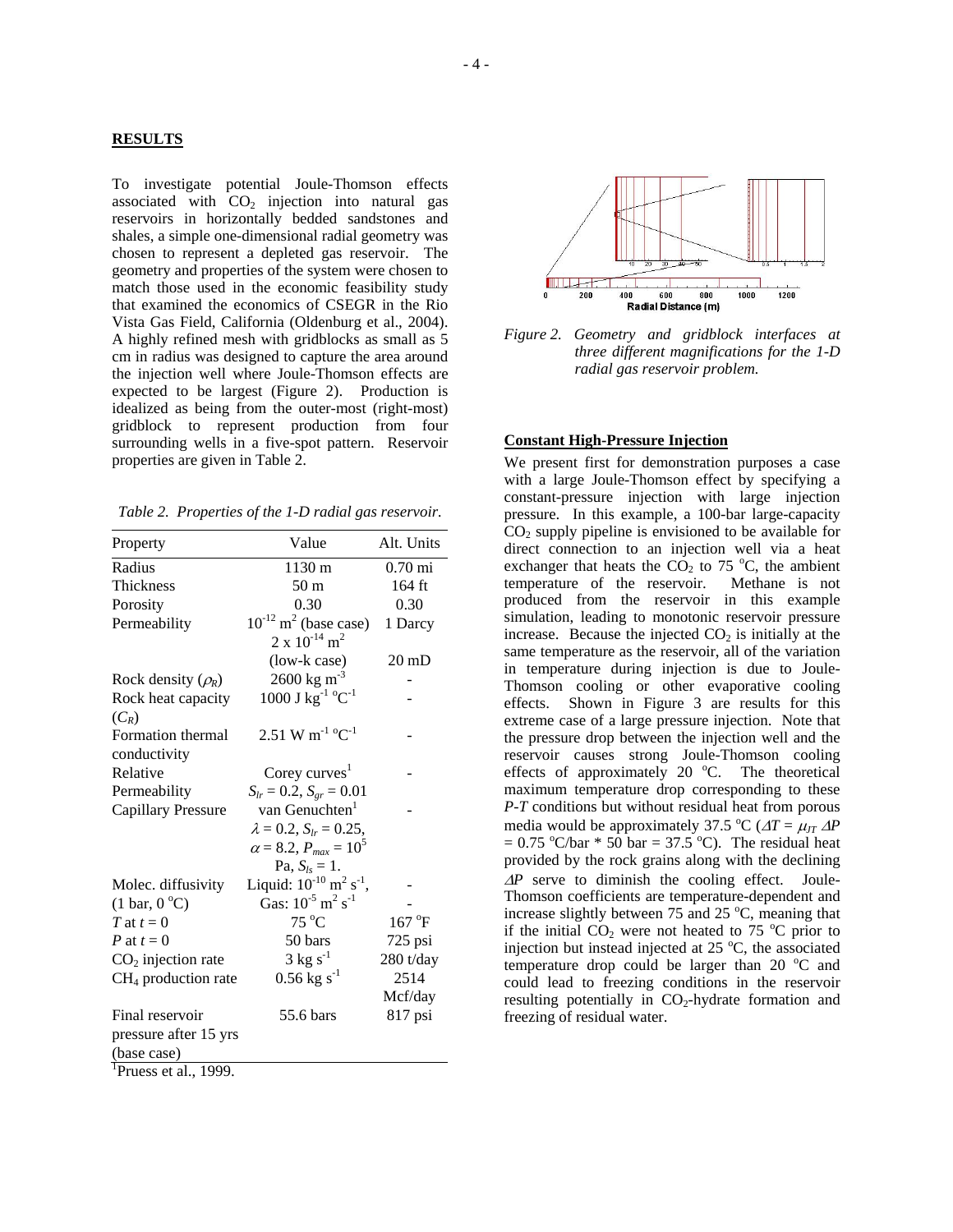

*Figure 3. Profiles of pressure, temperature, and mass fraction CO2 in the gas phase*   $(X_g^{CO2})$  at six different times for the high*pressure injection case.* 

This simulation shows the dramatic potential effect of Joule-Thomson cooling, but overestimates it because the injection pressure is higher than would commonly be applied in a real system with 1 Darcy permeability. Furthermore, injection into an actual reservoir is probably better modeled as a constantrate injection rather than a constant-pressure injection.

#### **Constant Injection Rate, High Permeability**

The second example, the base case, considers constant injection at a rate of 3 kg/s into a 1 Darcy reservoir as used in Oldenburg et al. (2002) and at ambient temperature  $(T = 20 \degree C)$  such as would come from a pipeline supply. Production of  $CH<sub>4</sub>$  occurs from the outer perimeter of the radial system at a rate of 0.56 kg/s as used in Oldenburg et al. (2004). Profiles for the first 100 m of the system away from the injection well are shown in Figure 4. As shown, there is very little pressure increase in the well and therefore very little ∆*P* in the reservoir. Therefore, Joule-Thomson expansion is small, and there is little associated Joule-Thomson cooling. The low temperatures in the reservoir are instead due to the low temperature (20  $^{\circ}$ C) of the injected CO<sub>2</sub>. As shown, the 20  $\rm{^{\circ}C}$  CO<sub>2</sub> cools the rock and residual liquid to a distance of approximately 40 m from the well at  $t = 1$  year.

#### **Constant Injection Rate, Low Permeability**

The third example is identical to the second example (base case) except the reservoir permeability is set to 2 x 10<sup>-14</sup> m<sup>2</sup> (20 mD) to generate a larger  $\Delta P$  and associated Joule-Thomson cooling effect. As shown in Figure 5, there is a small Joule-Thomson effect (approximately 4  $^{\circ}$ C of cooling) and a slightly delayed propagation of injected  $CO<sub>2</sub>$  relative to the higher-permeability case due to the associated higher pressure and corresponding higher density. However, in general, the effect of Joule-Thomson cooling is still very small.



*Figure 4. Profiles (0-100 m) of pressure, temperature, and mass fraction*  $CO<sub>2</sub>$  *in the* gas phase  $(X_g^{CO2})$  at six different times for *the case of constant injection rate into the high-permeability reservoir.* 



*Figure 5. Profiles (0-100 m) of pressure, temperature, and mass fraction*  $CO<sub>2</sub>$  *in the* gas phase  $(X_g^{CO2})$  at six different times for *the case of constant injection rate into the low-permeability reservoir*